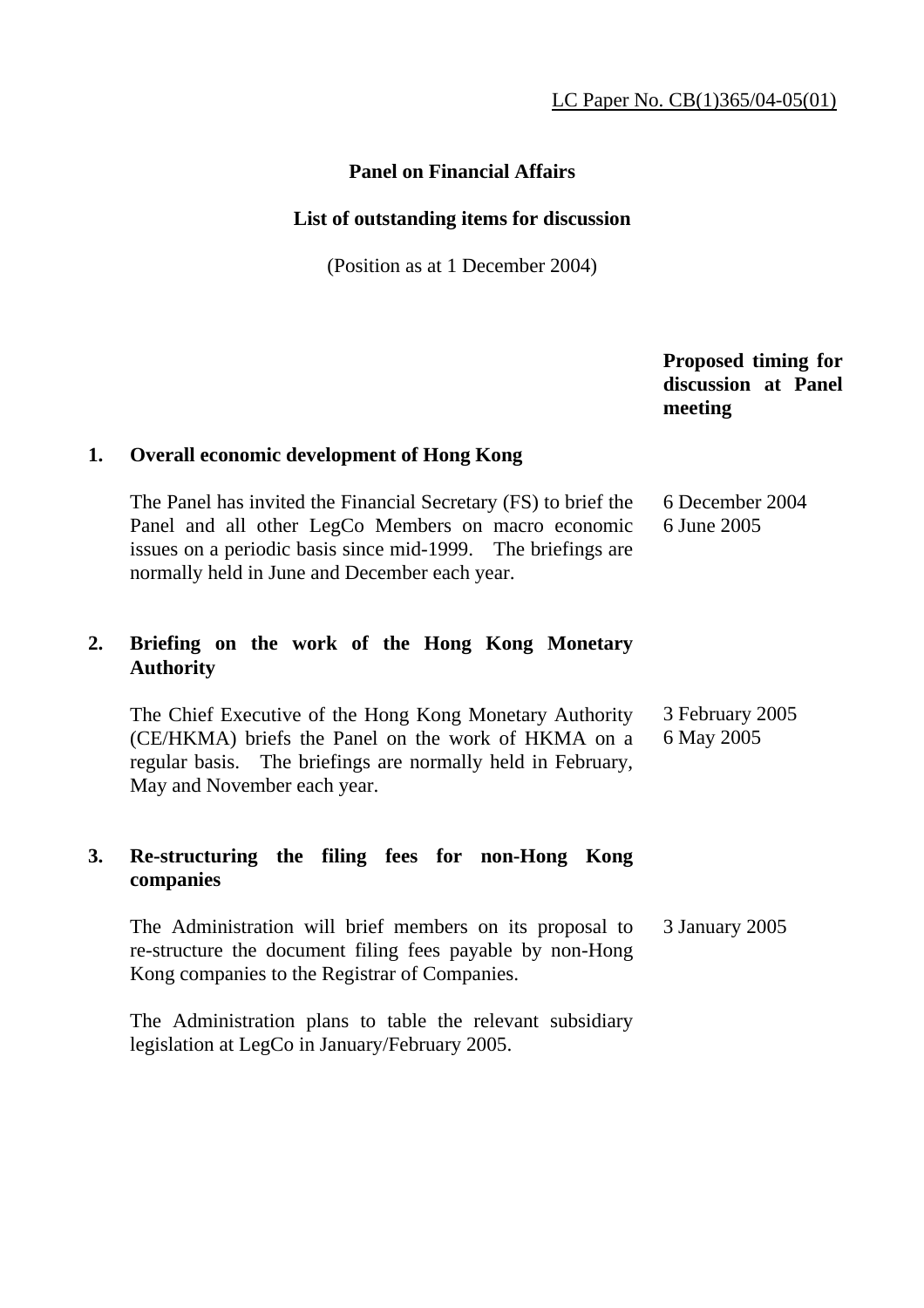### **4. Further discussion on proposed amendments to the Securities and Futures Ordinance**

 At the special meeting held on 10 November 2004, the Panel discussed the Administration's proposal to enhance the governance of the Securities and Futures Commission (SFC) by splitting the post of the chairman into a chairman post and a chief executive officer post. The Panel decided that the proposal should be further discussed in January 2005, with the participation of SFC, the Administration and other interested organizations/academics. 3 January 2005

### **5. Briefing on proposed amendments to the Securities and Futures Ordinance**

 The Administration will brief members on the proposed amendments to the Securities and Futures Ordinance (SFO), including the proposal to give statutory backing to the more important listing requirements, and miscellaneous amendments to keep up with market development. 3 February 2005

 The Administration plans to introduce the relevant bill into LegCo in March 2005.

### **6. The Securities and Futures Commission Budget for the Financial Year 2005-06**

 SFC will submit its budget for the Financial Year 2005-06 for the Panel's information. 7 March 2005

### **7. Briefing on the proposals to enhance the oversight of public interest activities of auditors and establish a Financial Reporting Review Panel**

 The Administration will brief the Panel on the above proposals, such as the composition and powers of the new body to be established for overseeing an Independent Investigation Board to consider complaints of alleged accounting, auditing and/or ethics irregularities committed by professional auditors involving listed companies; and a 7 March 2005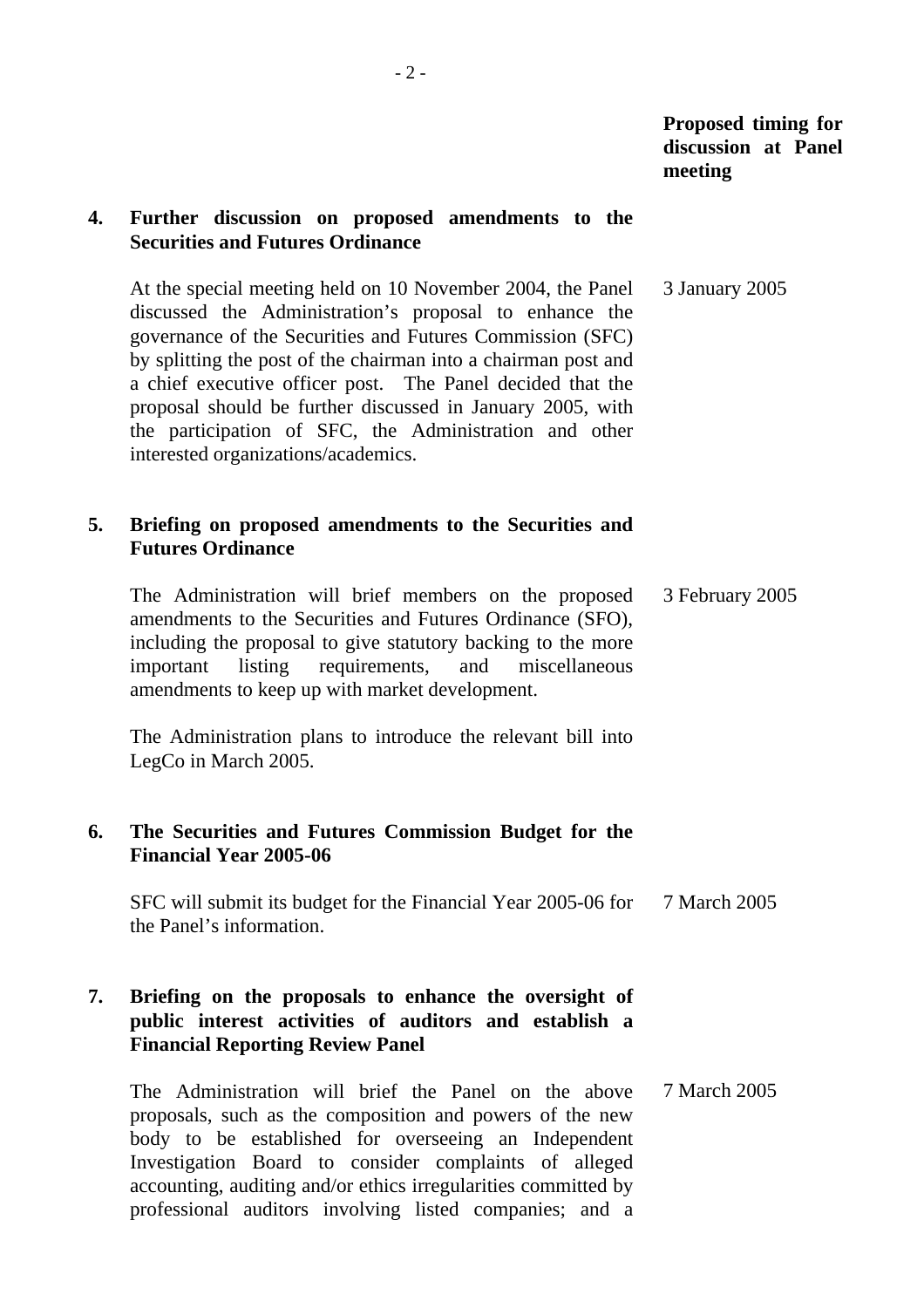Financial Reporting Review Panel to enquire into apparent departures from the law and accounting standards in the annual accounts of companies.

 The Administration plans to introduce a bill for implementing the proposals into LegCo in the second quarter of 2005.

### **8. Briefing on the draft Companies (Amendment) Bill 2005**

 The Administration will brief members on the proposed amendments to the Companies Ordinance (CO) to enable the introduction of a scripless securities market so as to allow securities to be issued and transferred electronically. 4 April 2005

 The Administration plans to introduce the Companies (Amendment) Bill 2005 into LegCo in May 2005.

#### **9. Briefing on the draft Inland Revenue (Amendment) Bill**

 The Administration will brief the Panel on proposed amendments to the Inland Revenue Ordinance (IRO) for implementing the 2003-04 Budget proposal to exempt offshore funds from profits tax. 4 April 2005

 The Administration plans to introduce the Bill into LegCo in the second quarter of 2005.

### **10. Consultancy study on the feasibility of establishing insurance Policyholders' Protection Funds in Hong Kong**

 The Administration will update the Panel on the results of the public consultation and latest developments on the proposal to establish insurance Policyholders' Protection Funds in Hong Kong. 6 May 2005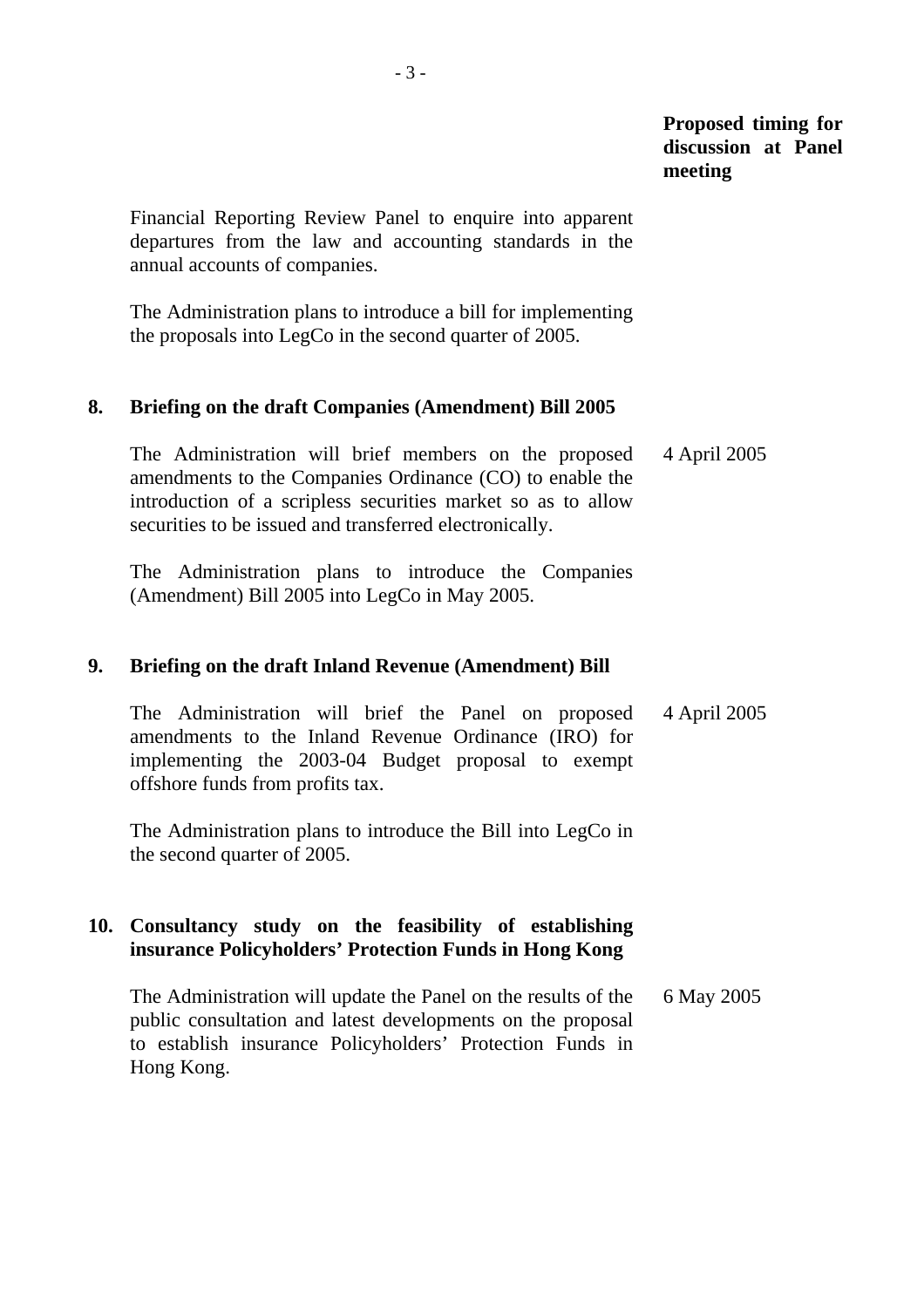### **11. Progress on the implementation of the Deposit Protection Scheme**

 The Administration will report on the progress in relation to the implementation of the Deposit Protection Scheme, including the formation of the Hong Kong Deposit Protection Board and the Deposit Protection Appeals Tribunal, as well as the development of the policies and procedures relating to contribution and payout, etc. 6 June 2005

### **12. Consultancy study on the supervisory framework of the assets of long term insurers in Hong Kong**

 The Administration will brief the Panel on the background, initial findings of the consultancy study and the proposed timetable for public consultation on the study. 6 June 2005

### **13. Comprehensive review of the Companies Ordinance**

 At the request of the Panel, the Administration briefed members at the Panel meeting on 5 July 2004 on the progress of the overall review of the CO and the timeframe for the rewrite exercise. Members noted that the Administration intended to commence work in 2005 and issue the White Bill for consultation in 2007. It was expected that the new legislation might be in place in 2010. Members agreed that the Panel should continue to monitor progress of the rewrite exercise. 4 July 2005

 The Administration will report on the progress of the overall review on the CO. The Administration plans to submit the financial proposal relating to the review exercise to the Establishment Subcommittee and the Finance Committee in due course.

### **14. Management of Government investment incomes**

 At the Panel meeting held on 14 March 2002 when the research report entitled "Practices of Overseas Jurisdictions in Building up or Maintaining Their Fiscal Reserves" published To be confirmed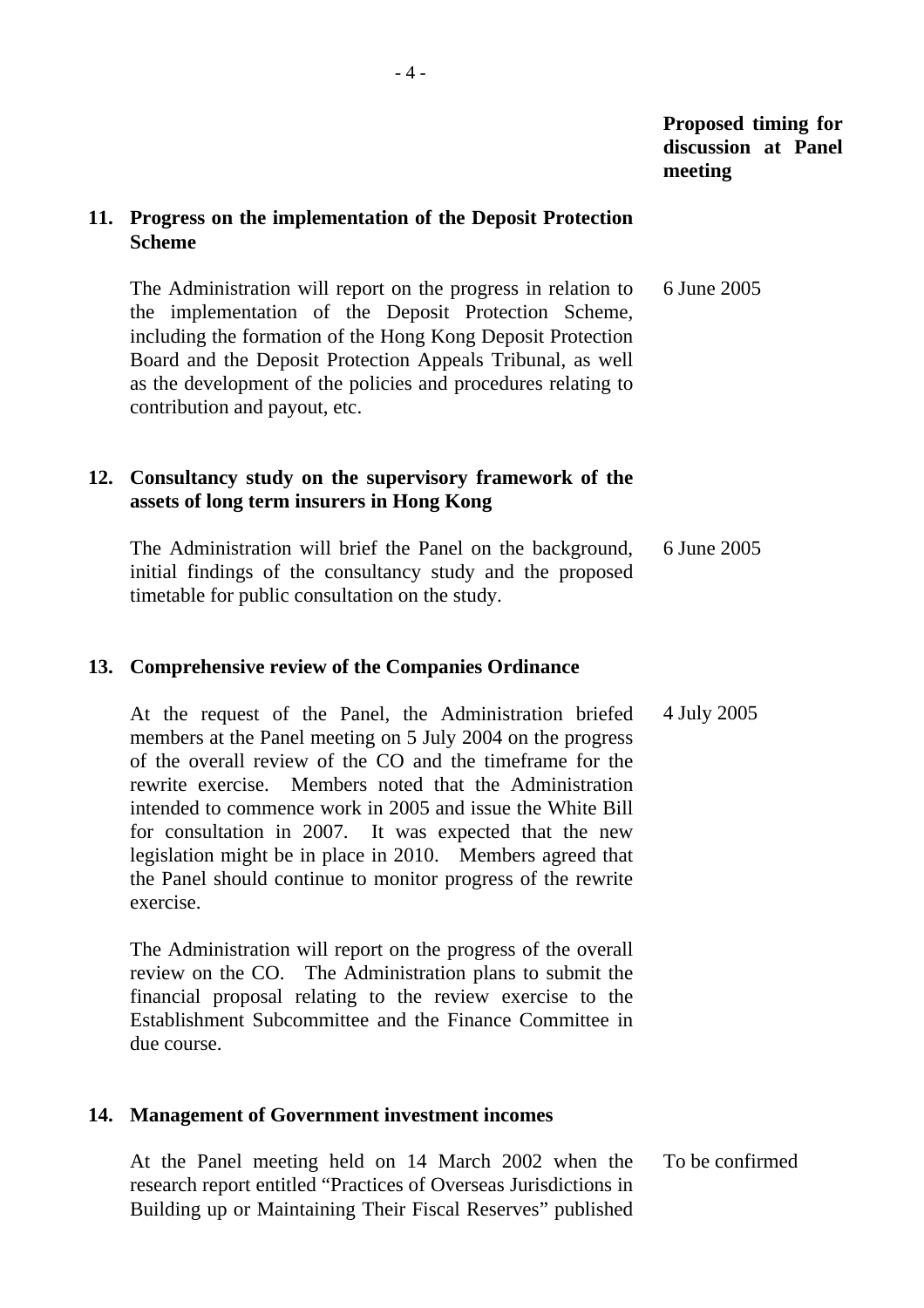by the Research and Library Services Division (RLSD) was presented, Members noted that detailed information on Government investment incomes was not readily available in the public domain. It would therefore be difficult to monitor how far investment incomes of the Government were ploughed back to the General Revenue Account for financing specific social services or contingent relief measures.

 On 16 May 2002, the then Secretary for the Treasury provided information on the sources of Government investment incomes and investment returns for the period 1996-97 to 2000-01 to Members (LC Paper No. CB(1)1772/01-02(01)). However, detailed information on the Government's investments on equity holdings with respect to financial arrangements, corporate governance and reporting arrangements to the Government and LegCo remained not available.

 At the meeting held in July 2002, members of the then "Subcommittee on matters relating to the implementation of railway development projects" (the Subcommittee) considered the draft Penny's Bay Rail Link Project Agreement. They expressed concern about the scope and extent of powers of FS in relation to the management of dividends and other forms of income generated from the Government's investments in public and private companies. Members were also concerned about whether proper mechanisms were in place to ensure that the exercise of such powers was properly accounted for by the executive authorities to LegCo. The Subcommittee requested that the above policy issues be further discussed by the Panel.

 Similar concerns were raised in the discussion on the appropriate mechanism for financing the West Kowloon Cultural District Development project and the role of LegCo in monitoring the development of this project.

 To address Members' concerns on the management of Government investment incomes, RLSD proposed to conduct in-depth research on this subject to assist Members in analyzing the financial arrangements, corporate governance and reporting arrangements of selected statutory bodies in Hong Kong. The selected statutory bodies covered by the